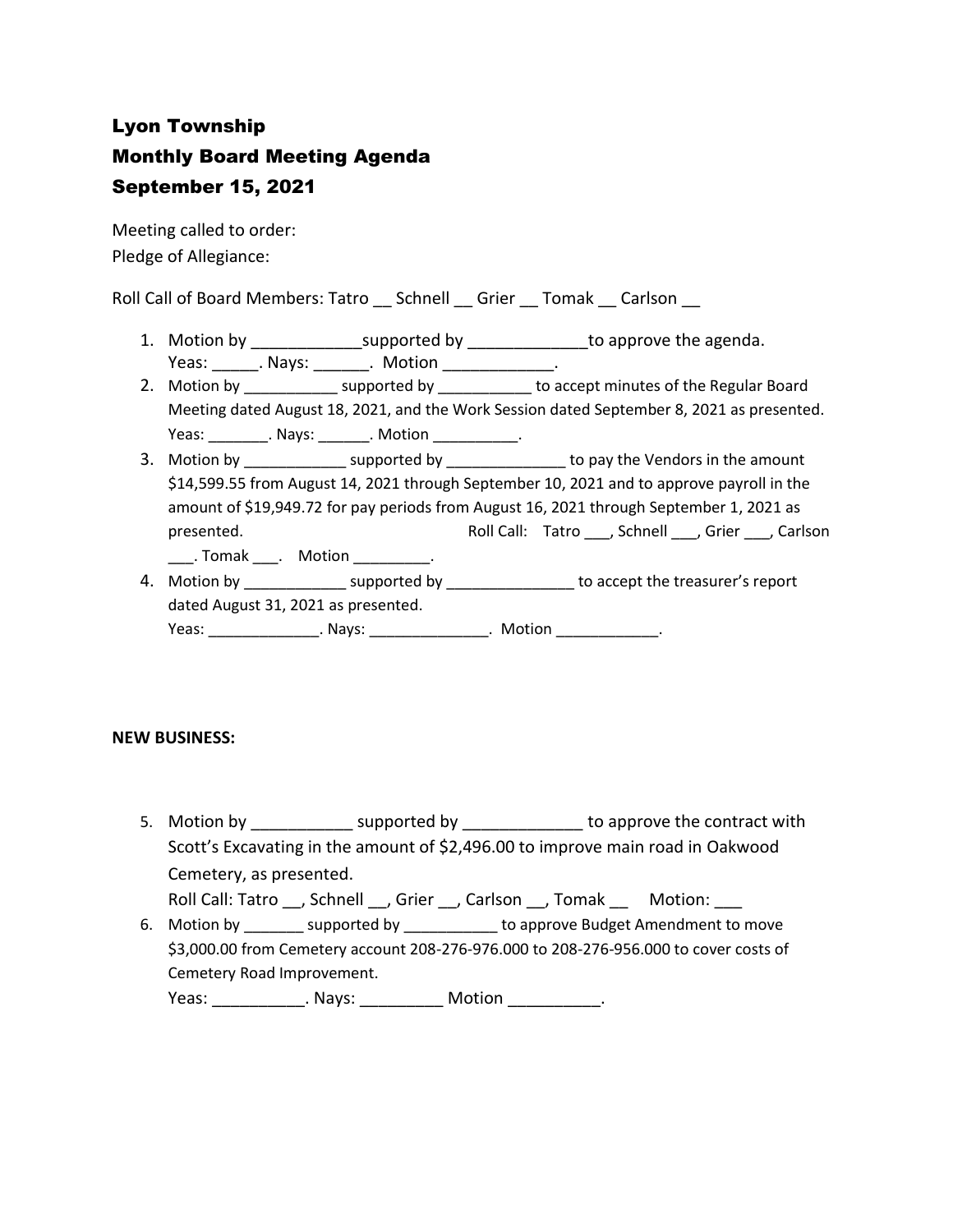7. Motion by **Example 3** supported by **Example 2** to accept and approve the rezoning of Parcels 007-676-046-0000 & 007-676-043-0000 from C1 to R1 as recommended by the Planning Commission from their meeting held June 7, 2021, as presented.

Yeas: Nays: Analys: Analys: Analys: Analysis Analysis Analysis Analysis Analysis Analysis Analysis Analysis An

- 8. Motion by example supported by to approve a 10% increase in the Trash Collection Assessment on the Winter 2021 tax bill which will increase the current assessment of \$145.20 per household to \$159.70. Yeas: \_\_\_\_\_\_\_\_\_\_\_\_\_\_\_\_\_. Nays: \_\_\_\_\_\_\_\_\_\_\_\_\_\_\_\_\_. Motion \_\_\_\_\_\_\_\_\_\_\_\_\_\_\_.
- 9. Motion by \_\_\_\_\_\_\_ supported by \_\_\_\_\_\_\_\_\_\_ to approve the BYLAWS of Gerrish Lyon Utility Authority (GLUA) as presented.
- Yeas: \_\_\_\_\_\_\_\_\_\_\_\_. Nays: \_\_\_\_\_\_\_\_\_\_\_\_ Motion \_\_\_\_\_\_\_\_\_\_\_\_.
- 10. Motion by \_\_\_\_\_\_\_\_ supported by \_\_\_\_\_\_\_\_\_\_\_ to request RCRC perform a speed study on N. Loxley Rd. between W. Higgins Lake Dr. and Birch Rd. as requested by a resident. Yeas: \_\_\_\_\_\_\_\_\_\_\_\_\_\_\_\_\_. Nays: \_\_\_\_\_\_\_\_\_\_\_\_\_\_\_\_\_. Motion \_\_\_\_\_\_\_\_\_\_\_\_\_\_\_.
- 11. Motion by example to approve the bid from Ideal Asphalt Sealcoating to seal and stripe Township parking lot and Fire Hall parking lot in the amounts of \$3,364.00 and \$4,941.00 respectively, as presented.
	- Roll Call: Tatro , Schnell , Grier , Carlson , Tomak Motion:
- 12. Motion by example to approve hiring Theresa Ross as part time receptionist at an hourly rate of \$10.50/ hour not to exceed 30 hours per week. Roll Call: Tatro , Schnell , Grier , Carlson , Tomak Motion:
- 13. Motion by \_\_\_\_\_\_\_\_ supported by \_\_\_\_\_\_\_\_\_\_\_ to approve AMVETS Post 13 to work with Wreaths Across America for Oakwood Cemetery. Yeas: \_\_\_\_\_\_\_\_\_\_\_\_\_. Nays: \_\_\_\_\_\_\_\_\_\_\_\_ Motion \_\_\_\_\_\_\_\_\_\_\_\_.
- 14. Motion by \_\_\_\_\_\_\_ supported by \_\_\_\_\_\_\_\_\_\_ to accept letter of resignation from Denny Kiroff as Electrical Inspector.

Yeas: \_\_\_\_\_\_\_\_\_\_\_\_\_\_. Nays: \_\_\_\_\_\_\_\_\_\_\_\_\_ Motion \_\_\_\_\_\_\_\_\_\_\_\_\_

15. Motion by \_\_\_\_\_\_\_\_ supported by \_\_\_\_\_\_\_\_\_\_\_ to approve the temporary contract with Bill Uhouse as Electrical Inspector.

Roll Call: Tatro \_\_, Schnell \_\_, Grier \_\_, Carlson \_\_, Tomak \_\_\_\_ Motion:

### **CORRESPENDENCE:** None

### **BOARD COMMENTS:**

### **Supervisor Tatro:**